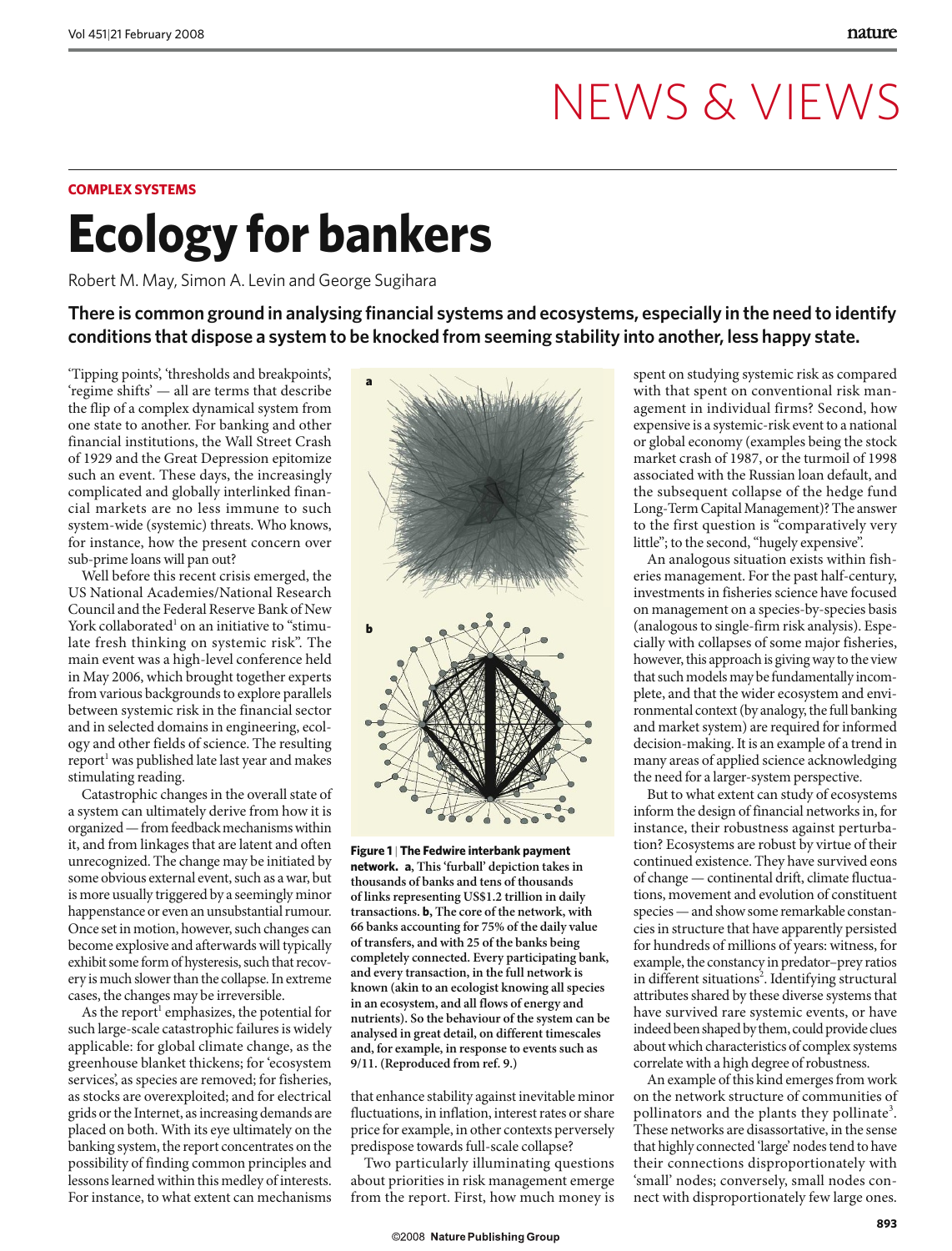

#### **50 YEARS AGO**

It was natural that the genetic transformation of bacteria effected by the introduction of foreign deoxyribonucleic acid should lead to speculation as to whether the phenomenon could also be induced in higher forms. That similar treatment should be capable not only of altering the racial characteristics of the growing vertebrate but that such changes would also be heritable seemed one of the least likely outcomes of such an experiment. Recently published reports by Benoit *et al.* state that they have succeeded in changing the characteristics of ducks of one breed by injections of deoxyribonucleic acid from another, and that the modifications continued to be identifiable in the progeny of the treated birds. Because of the importance that must be attached to such revolutionary claims, and in the absence, as yet, of substantive evidence from repeat experiments, the work of Benoit and his colleagues should be subjected to critical scrutiny. From *Nature* 22 February 1958.

#### **100 YEARS AGO**

In the February issue of *British Birds* the editors discuss certain allegations against the blackheaded gull which formed the subject of notice in the previous issue. Without entering into the controversy, we may notice that the allegations have induced two county councils in Scotland to strike gulls of all kinds out of the protected list. In another paragraph the editors refer to the subject of "luminous owls." In their opinion, the luminosity is most probably to be attributed to phosphorescent bacteria derived from decaying wood. It may, however, be due either to a phosphorescent feather-fungus (akin to one known to occur in geese) or to a diseased condition of the oil-gland, whereby the oil is more abundant than usual, and so abnormal in its nature as to become luminous on exposure to the air.

From *Nature* 20 February 1908.

The authors<sup>3</sup> show that such disassortative networks tend to confer a significant degree of stability against disturbance. More generally, ecologists and others have long suggested that modularity — the degree to which the nodes of a system can be decoupled into relatively discrete components — can promote robustness. Thus, a basic principle in the management of forest fires and epidemics is that if there is strong interconnection among all elements, a perturbation will encounter nothing to stop it from spreading. But once the system is appropriately compartmentalized — by firebreaks, or vaccination of 'superspreaders' — disturbance or risk is more easily countered.

As the report 1 notes, this is a complicated question, because modularity will often involve a trade-off between local and systemic risk. Moreover, the wrong compartmentalization in financial markets could preclude stabilizing feedbacks, such as mechanisms for maintaining liquidity of cash flows through the financial system, where fragmentation leading to illiquidity could actually increase systemic risk (as in the bank runs leading to the Great Depression). Redundancy of components and pathways, in which one can substitute for another, is also a key element in the robustness of complex systems, and effective redundancy is not independent of modularity.

In short, the dynamical implications of the topology of financial networks emerge as good candidates for further research. This is a lively field: the interplay between network topology and random or targeted 'attack' has also provided insights for the control of infectious diseases 4 and the defence of networks such as the Internet 5 .

Following this theme, the Federal Reserve Bank of New York commissioned a study 6 of the topology of interbank payment flows within the US Fedwire service (Fig. 1); this is a real-time settlement system, operated by the Federal Reserve System, within which some 9,500 participating banks transfer funds. The sample from this network amounted to around 700,000 transfers, with just over 5,000 banks involved on an average day (ecologists studying food webs can only dream of such high-quality data). The authors<sup>6</sup> find the connectivity of this network — the ratio of the number of banks or nodes connected by one or more transfers to the total number of possible connections (essentially  $0.5n^2$ , where *n* is the number of banks) — is very low, around 0.003. This connectivity is characterized by a relatively small number of strong flows (many transfers) between nodes, with the vast majority of linkages being weak to zero (few to no flows). On a daily basis, 75% of the payment flows involve fewer than 0.1% of the nodes, and only 0.3% of the observed linkages between nodes (which are already extremely sparse). This kind of inequitability in linkage strengths (with most links being weak) is thought to predominate and help stabilize some ecological networks.

Overall, the topology of this Fedwire network

is highly disassortative: large banks were disproportionately connected to small banks, and vice versa; the average bank was connected to 15 others, but this does not give an accurate idea of the reality in which most banks have only a few connections while a small number of 'hubs' have thousands. These strongly nonrandom and disassortative characteristics of the banktransfer network are, as noted above, shared by some ecological systems. They also resonate with theoretical studies suggesting that sparseness of strong linkages can confer greater stability in systems whose components (nodes, banks, species) have some self-regulation<sup>7,8</sup>.

These insights must be viewed against the reality that the payments system may not always be the relevant network for understanding systemic events. As the report notes, political and social networks may emerge to play a larger role in liquidity transactions and/or in the spread of rumours, which can ultimately influence the tides of fear and greed, and thence consensus valuation of markets. In this way the ever-changing finance problem, despite having certain resemblances to that posed in understanding ecosystems, is different from the fixed networks considered in physical sciences. The report puts it succinctly: "the odds on a 100-year storm do not change because people think that such a storm has become more likely". Emphasizing the point is this observation<sup>1</sup>:

"… in contrast to management of the electric power grid, there are only coarse or indirect options for control of the financial system. The tools available to policymakers — such as those used by central banks — are designed to modify individual incentives and individual behaviors in ways that will support the collective good. Such top-down efforts to influence individual behaviors can often be effective, but it is still difficult to control the spread of panic behavior or to manage financial crises in an optimal way. Within the financial system, robustness is something that emerges; it cannot be engineered."

Thus, although the study of payment flows is of immediate interest to central bankers, it may miss an essential aspect of systemic risk, namely the 'contagion dynamics' of public perceptions and asset valuation associated with the interaction of balance-sheets(the mutual financial obligations and exposures that link companies). For example, how contagious are inflated valuations of Internet stocks? Are there hidden, mutually dependent risks associated with such high valuations? It could be useful to examine the dynamic network of balance-sheets, and if possible to quantify the interactive effects of valuations, credit policies, hedging and so on among financial institutions, especially investment banks. Such balance-sheet networks could be helpful in studying the effects of asset- pricing bubbles, credit crises and the poorly understood but potentially worrying effects of the current widespread use of derivatives (futures and options) and dynamic hedging by investment banks to manage risk on the fly. Whatever the case, it seems that the ephemeral networks